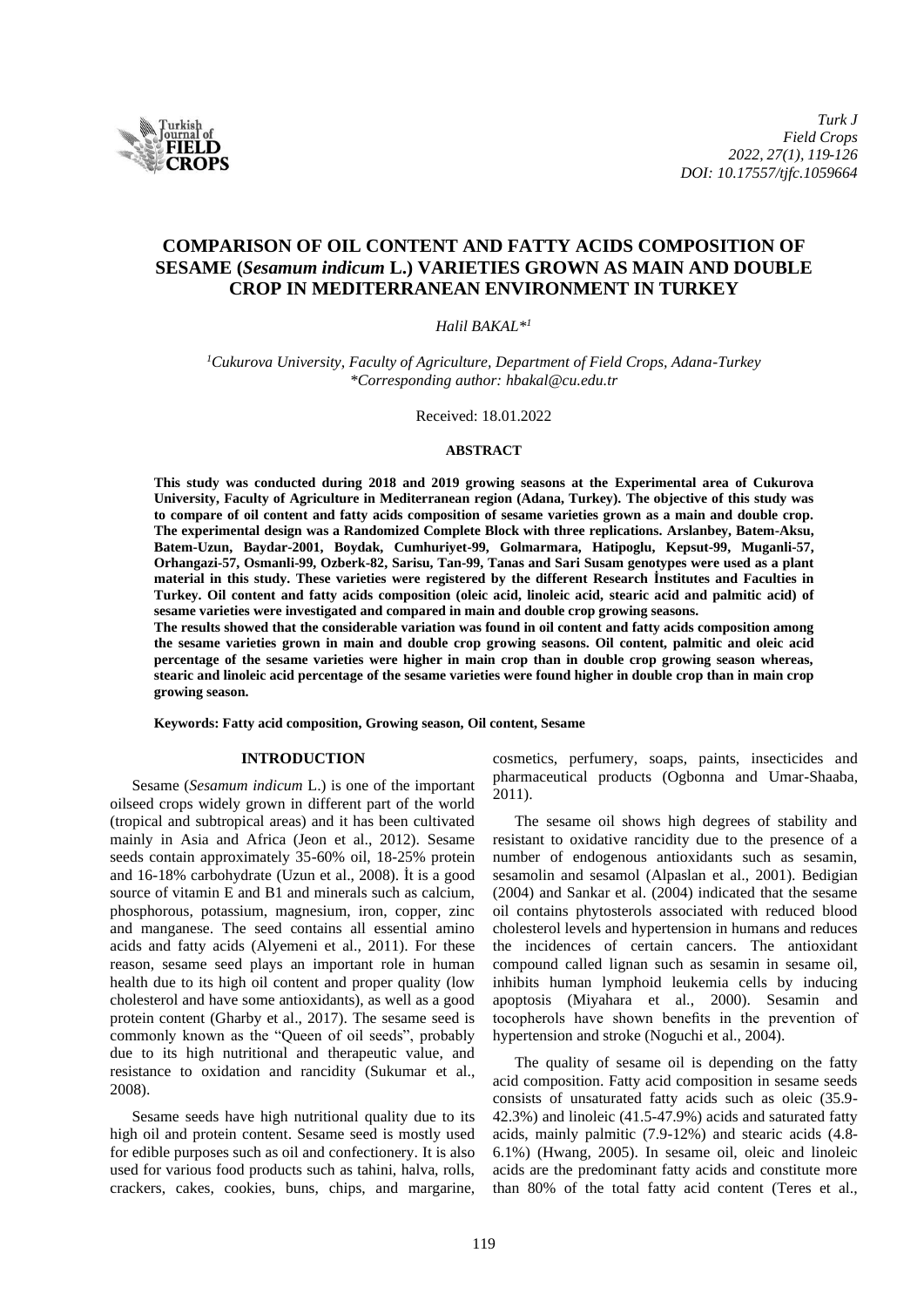2008). The high level of monounsaturated (oleic acid) and polyunsaturated (linoleic acid) fatty acids increases the quality of the oil for human consumption (Jones et al., 2008 and Mondal et al., 2010). Fatty acids are important diet for healthy living. They have several functions in the body including helping in transportation of oxygen in the bloodstream, aiding cell membranes development and function, keeping the skin healthy, preventing early aging, and more importantly, preventing cholesterols build up in the articles (Mzimbiri et al., 2014).

Alpaslan et al. (2001), Mohammed and Mekonnen (2010), Shilpi et al. (2014) and El Harfi et al. (2019) indicated that the oil content and fatty acid composition in oilseed crops is affected by genotype, location, environmental conditions (temperature, photoperiod and moisture content), growing conditions, planting date, plant density, fertilization and the interaction of these factors. Uzun et al. (2002) reported that oil content of sesame can be varied by climate conditions and it can decrease by delaying planting time. In additionally, seed oil content may vary considerably between genotype and seasons, and oil percentage tends to rise with increasing length of photoperiod (Weiss, 2000).

Were et al. (2006), Mondal et al. (2010), Yol et al. (2015), Kurt (2018) and El-Harfi et al. (2019) reported that the oleic and linoleic acids varied between 35.67- 53.96% and 30.40-51.65% respectively in oils of different sesame varieties. El-Harfi et al. (2019) indicated that the total unsaturated fatty acids percentage varied between 79.5-82.34% in sesame oils.

Weiss (1971) indicated that the air temperature effects on growth and development of sesame plant and seed quality. The oil content and quality of seed decreased at the lower temperature, specially sesamin and sesamolin content. High temperature during the growing period increased oil content of sesame seed.

Sekhon and Bhatia (1972) and Gupta et al. (1998) reported that sowing date also influenced fatty acid composition of sesame by decreasing linoleic acid and increasing oleic and stearic acid content as sowing was delayed. Not only these conditions affect fatty acid composition but also genotypic factors play an important role in the process, resulting in the fact that each genotype shows different fatty acid composition. Gupta et al. (1998) indicated that he sowing date is also known to influence fatty acid composition of sesame by decreasing linoleic acid and increasing oleic acid contents as the sowing gets delayed. Ali et al. (2015) reported that the oleic acid percentage was increased from 38.2 to 42.6% and linoleic acid percentage was decreased from 40.0 to 37.0% with delaying the sowing date from  $20<sup>th</sup>$  June to  $30<sup>th</sup>$  July.

Kurt et al. (2016) reported that the palmitic and stearic acids are the predominant saturated fatty acids in sesame oil. Unal and Yalcin (2008), Uzun et al. (2008), Savant and Kothekar (2011), Jeon et al. (2012), Yol et al. (2015), Kurt (2018), Thakur et al. (2018) and El Harfi et al. (2019) indicated that the palmitic and stearic acids percentage in sesame genotypes varied between 7.42- 12.00% and 2.10-8.90% respectively in different part of the world.

In according to the "Turkish Food Codex" given limit values for sesame seed, palmitic, stearic, oleic and linoleic acids must be changed 7.9-12.0%, 4.5-6.7%, 34.4-45.5% and 36.9-47.9%, respectively (Anonymous, 2009). Uzun et al. (2002) reported that in general, sesame oil contains about 47% oleic acid 39% linoleic acid 9.0% palmitic acid and 4.1% stearic acid.

The Mediterranean climate has suitable temperature regimes for growth and development of sesame plants. Sesame is an important annual oil crop in Turkey. Environmental conditions are suitable for sesame growing as a main and double crop in Mediterranean region in Turkey. The environmental factor effects on growth and development of sesame plants, especially day and night temperature and photoperiod are the most effective environmental factors for the seed yield and seed quality. İt is important to know the content of sesame fatty acids for better quality and safety of its product. Fatty acid composition of sesame oils is not constant. The oil content and fatty acid composition of sesame oil varies depending on environmental factors (temperature and photoperiod), varieties, sowing dates and cultural factors. The objective of the study was to comparing oil content and fatty acids composition of sesame varieties grown as a main and double crop in Mediterranean environment in Turkey.

#### **MATERIALS AND METHODS**

## *Material*

Field experiments was conducted during 2018 and 2019 growing seasons at Experimental Farm of Agricultural Faculty, Cukurova University (Southern Turkey,  $36^{\circ}59^{\circ}$  N,  $35^{\circ}18^{\circ}$  E and 23 m above sea level) as a main and double crop in Mediterranean region (Adana, Turkey). 16 different sesame cultivars such as Arslanbey, Batem-Aksu, Batem-Uzun, Baydar-2001, Boydak, Cumhuriyet-99, Golmarmara, Hatipoglu, Kepsut-99, Muganli-57, Orhangazi-57, Osmanli-99, Ozberk-82, Sarisu, Tan-99, Tanas and one local variety such as Sari Susam (Sari Susam was grown commonly in the Cukurova region) were used as a plant material in this study. These varieties were registered by the different Research İnstitutes and Faculties in Turkey. All of the varieties have indeterminate growth type and capsule dehiscence at ripening is completely shattering. Some of the seed and capsule characteristics of the sesame varieties were given at Table 1.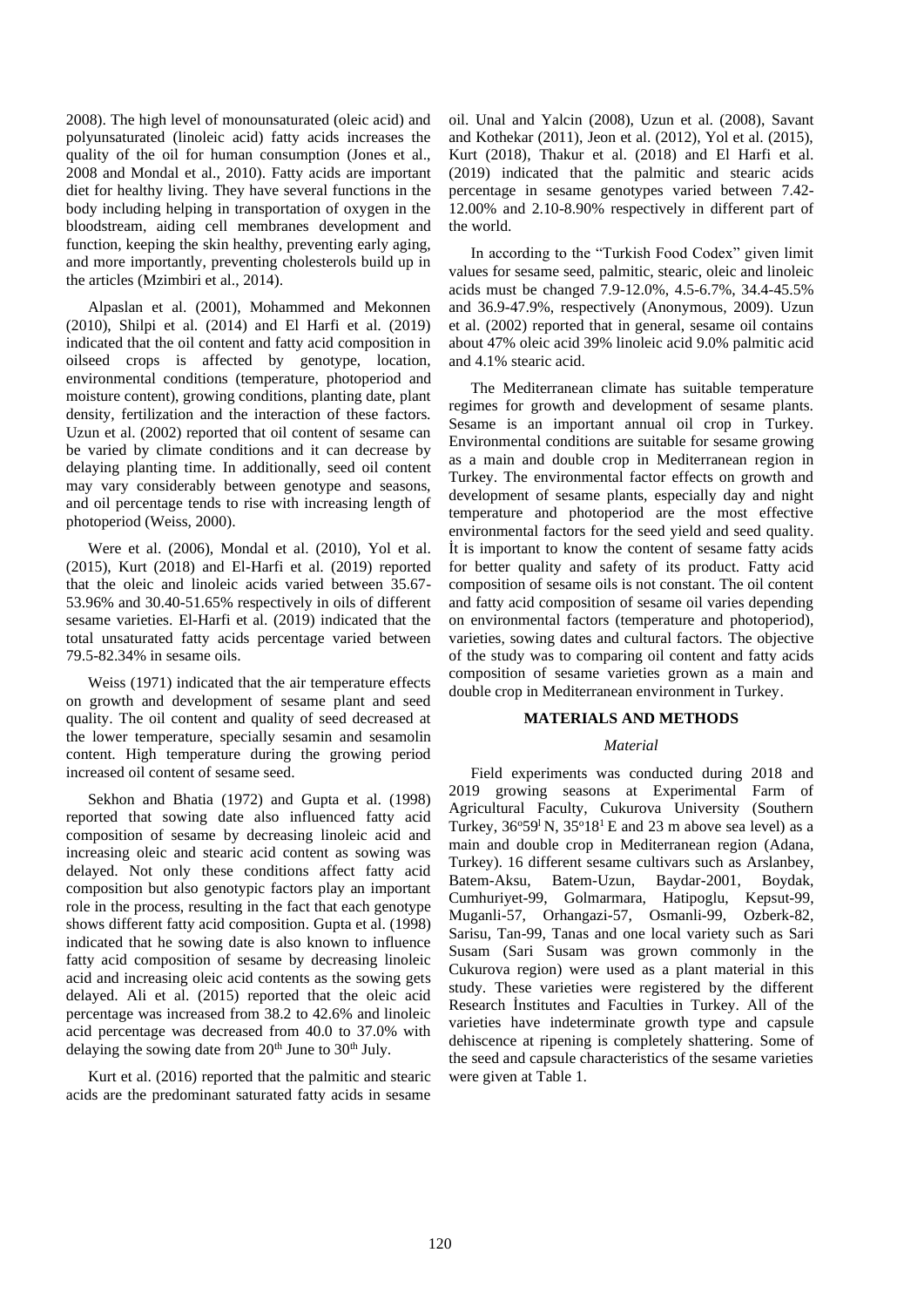| <b>Varieties</b> | <b>Seed Color</b> | <b>Capsule Type</b>                  | Capsule number per leaf axil |  |
|------------------|-------------------|--------------------------------------|------------------------------|--|
| Arslanbey        | Dark brown        | Small, long rectangle, bicarpellate  | Tricapsulle                  |  |
| Batem-Aksu       | <b>Brown</b>      | Medium, long rectangle, bicarpellate | Monocapsulle                 |  |
| Batem-Uzun       | Light brown       | Wide, long rectangle, bicarpellate   | Monocapsulle                 |  |
| Baydar-2001      | Light brown       | Wide, long rectangle, bicarpellate   | Monocapsulle                 |  |
| Boydak           | <b>Brown</b>      | Wide, long rectangle, bicarpellate   | Monocapsulle                 |  |
| Cumhuriyet-99    | White             | Small, long rectangle, bicarpellate  | Monocapsulle                 |  |
| Golmarmara       | White             | Medium, long rectangle, bicarpellate | Monocapsulle                 |  |
| Hatipoglu        | Dark brown        | Small, long rectangle, bicarpellate  | Monocapsulle                 |  |
| Kepsut-99        | White             | Small, long rectangle, bicarpellate  | Monocapsulle                 |  |
| Muganli-57       | Light brown       | Wide, long rectangle, bicarpellate   | Monocapsulle                 |  |
| Orhangazi-99     | White             | Medium, long rectangle, bicarpellate | Monocapsulle                 |  |
| Osmanli-99       | White             | Medium, long rectangle, bicarpellate | Monocapsulle                 |  |
| Ozberk-82        | Light brown       | Small, long rectangle, bicarpellate  | Monocapsulle                 |  |
| Sari Susam       | Yellow            | Wide, long rectangle, bicarpellate   | Monocapsulle                 |  |
| Sarisu           | Yellow            | Wide, long rectangle, bicarpellate   | Monocapsulle                 |  |
| Tan-99           | White             | Medium, long rectangle, bicarpellate | Monocapsulle                 |  |
| Tanas            | Yellow            | Wide, long rectangle, bicarpellate   | Monocapsulle                 |  |

The soil texture was clay loam. The soil tests indicated that pH of 7.36-7.40 with high concentrations of  $K_2O$  $(748-730 \text{ kg ha}^{-1})$  and low concentrations of  $P_2O_5$  (23-25) kg ha-1 ). İn addition, the organic matter and nitrogen content of the soil were very low. The lime content was varied between 28.4-27.3% (2018 and 2019) in the soil. The soil is suitable for the sesame growing.

This study was conducted in Adana province **(**Mediterranean environment) in Turkey and in this region, winters are mild and rainy, whereas summers are dry and warm, which is a typical of a Mediterranean climate. The average monthly air temperature during the research period (March-November) was varied between 16.8 and 29.7 °C in 2018, whereas it was 13.8 and 29.6 °C in 2019. The average air temperature was the higher during the research period in both years than long term average temperature. The total rainfall was 212.4 mm and 243.8 mm during the growing period in 2018 and 2019, respectively. The average relative humidity was ranged from 58.6% to 71.6% in 2018 and 57.6% to 69.3% in 2019. The differences between the years and long term for the climate data were not found very significant

#### *Method*

The field trial was arranged in a Randomized Complete Block Design (RCBD) with three replications. 200 kg ha<sup>-1</sup> of Di-ammonium phosphate  $(364 \text{ kgha}^{-1} \text{ N}, 92)$ kg ha<sup>-1</sup> P<sub>2</sub>O<sub>5</sub>) fertilizer was applied and incorporated to soil before planting. Urea (46%N) at the rates of 200 kg  $ha^{-1}$  was applied before first (beginning of flowering) irrigation in each two growing seasons. Plot size was 2.8 x  $5.0 \text{ m}$  (14.0 m<sup>2</sup>) and spacing between row and plant was 70 and 10 cm, respectively. The seeds were sown by hand at the  $6<sup>th</sup>$  May as a main crop and  $22<sup>th</sup>$  June as a double crop in both years (Reserve seeds were used at the second years). During the growing period, recommended pesticides and fungicides were applied at proper time intervals to control insects and diseases. Furrow irrigation was applied at 15 days intervals to maintained soil

moisture close to field capacity. The remaining cultural practices such as inter row cultivation and weed control were applied during the growing period. The plants were harvested by hand at the 6<sup>th</sup> September and 10<sup>th</sup> September for main crop and at the 22<sup>th</sup> October and 27<sup>th</sup> October for the double cropping in 2018 and 2019, respectively. After harvesting, the plants dried almost 15 days in the field and then they threshed by hand.

#### *Data collection and analysis*

The data belonging to oil content and oil quality characteristics such as fatty acids composition were recorded in each two growing seasons.

*Determination of oil content*; oil was extracted from sesame seeds using "Soxhlet", and oil percentage was estimated according to Association of Official Analytical Chemist (AOAC, 2010).

*Determination of fatty acids composition*: Fatty acid methyl esters were prepared according to AOAC (2010), method Ce 2-66 and analyzed with HP 6890 Series II Gas Chromatograph (GC) (Hewlett-Packard Company, Wilmington, DE, USA) equipped with a flame ionization detector and auto sampler.

The data were statistically analyzed by using JMP 8.1.0 package program with split plot design. The Least Significant Differences (LSD) test was used to compare the means of treatments at  $p<0.05$  level (Caliskan et al., 2008; Steel and Torrie, 1980).

### **RESULTS AND DISCUSSION**

According to two-year results, the data were statistical analyzed using repeated years split plot design by using variety and growing seasons factors. The variance analysis of the findings obtained from the study was shown in Table 2. İt can be seen in Table 2, only variety, season and season x variety factors were statistical significant for all the investigated characters, except oil content for the season.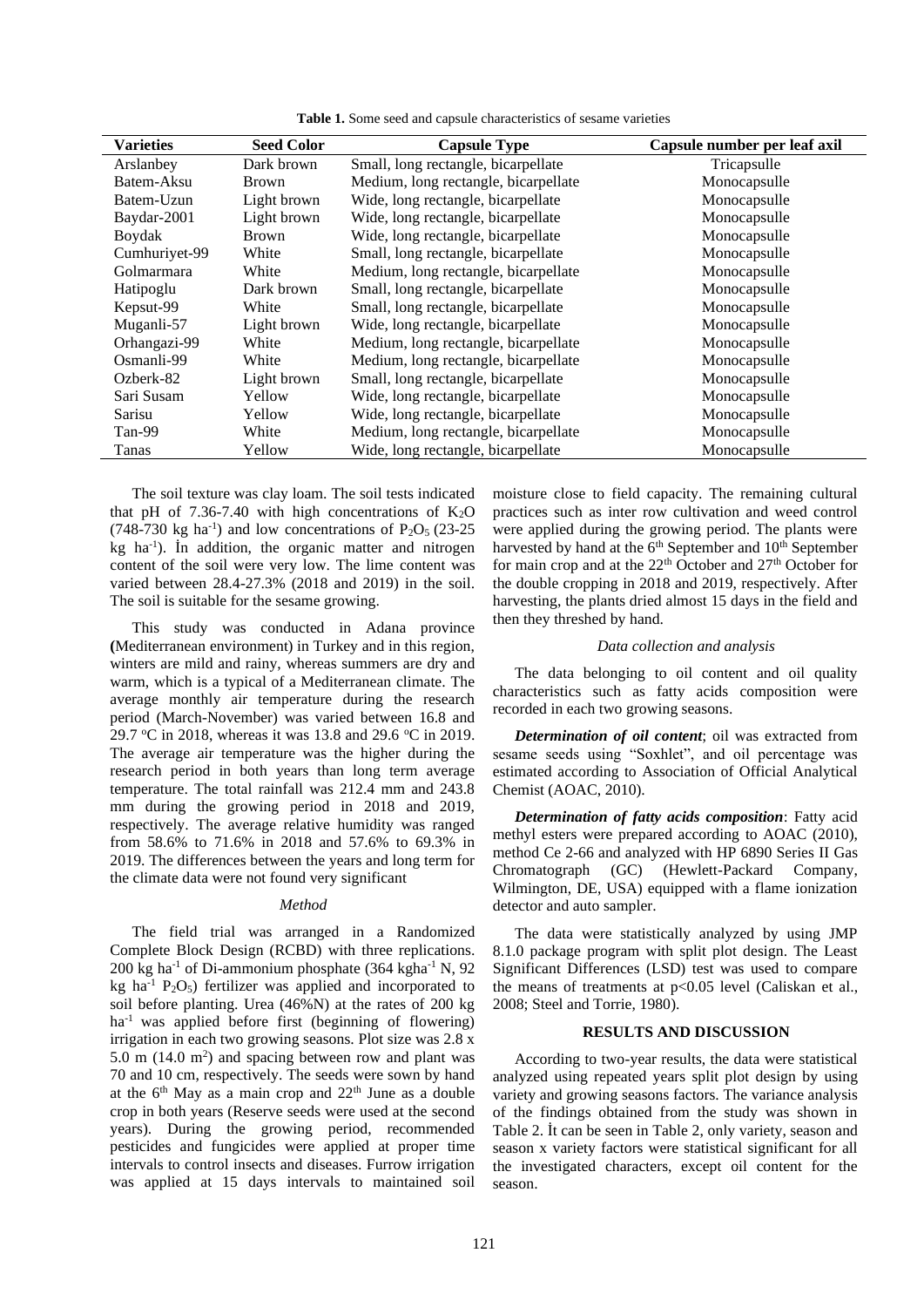| <b>Source of Variations</b> | df | Oil Content | <b>Palmitic Acid</b> | <b>Stearic Acid</b> | Oleic Acid | Linoleic Acid |
|-----------------------------|----|-------------|----------------------|---------------------|------------|---------------|
| Year                        |    | ns          | ns                   | ns                  | ns         | ns            |
| Season                      |    | ns          | $***$                | $**$                | $**$       | $***$         |
| Year*Season                 |    | ns          | ns                   | ns                  | ns         | ns            |
| Variety                     | 16 | $***$       | $***$                | $**$                | $**$       | $***$         |
| Year*Variety                | 16 | ns          | ns                   | ns                  | ns         | ns            |
| Season*Variety              | 16 | $***$       | **                   | **                  | $**$       | $***$         |
| Year*Seasons*Variety        | 16 | ns          | ns                   | ns                  | ns         | ns            |

Table 2. The F-values of the variance components of the investigated characteristics of sesame varieties grown in the field trial combined over two-years

df: Degree of freedom, \*\* *p* < 0.01, ns: not significant, O/L: Oleic acid/Linoleic Acid, İV: İodine value

#### *Oil content*

The data belonging to oil content of the sesame varieties at different growing seasons were shown in Table 3. According to two-year averages, the oil content of the sesame varieties varied between 42.9-51.1% in main crop and 43.7-50.8% in double crop growing season. The differences between the varieties for the oil content were statistically significant in both two growing seasons. The oil percentage was the highest in Cumhuriyet-99

(51.1% and 50.8%) and the lowest in Batem-Aksu (42.9% and 43.7%) among the sesame varieties in each two growing seasons. The oil content of the Boydak and Cumhuriyet-99 varieties were higher than Sari Susam (local variety) among the tested sesame varieties in each growing seasons. These differences between the genotypes for the oil content may have originated due to different genetic backgrounds and growing conditions (Baydar et al., 1999 and Uzun et al., 2002).

**Table 3.** The oil content, Palmitic (C16:0) and Stearic (C18:0) acids percentages of sesame varieties as average of two years (2018 and 2019)

|                               | Oil content $(\%)$ |             | Palmitic acid (%) |             | Stearic acid $(\%)$ |             |
|-------------------------------|--------------------|-------------|-------------------|-------------|---------------------|-------------|
| <b>Varieties</b>              | Main               | Double crop | Main              | Double crop | Main                | Double crop |
|                               | crop               |             | crop              |             | crop                |             |
| Arslanbey                     | 49.8               | 49.6        | 9.74              | 9.66        | 3.65                | 4.08        |
| Batem-Aksu                    | 42.9               | 43.7        | 9.52              | 9.13        | 2.70                | 2.89        |
| Batem-Uzun                    | 48.1               | 47.0        | 10.04             | 9.62        | 2.48                | 2.56        |
| Baydar-2001                   | 49.1               | 48.3        | 9.46              | 9.35        | 2.28                | 2.72        |
| Boydak                        | 50.3               | 50.2        | 9.78              | 9.43        | 3.23                | 4.02        |
| Cumhuriyet-99                 | 51.1               | 50.8        | 10.88             | 9.65        | 2.86                | 3.95        |
| Golmarmara                    | 46.5               | 46.0        | 10.03             | 9.68        | 2.74                | 3.12        |
| Hatipoglu                     | 48.9               | 48.4        | 9.62              | 9.51        | 3.06                | 3.73        |
| Kepsut-99                     | 48.9               | 48.4        | 9.66              | 9.59        | 2.87                | 3.65        |
| Muganli-57                    | 49.1               | 48.7        | 9.49              | 9.40        | 1.79                | 2.50        |
| Orhangazi-99                  | 49.2               | 48.4        | 9.41              | 9.41        | 2.08                | 2.59        |
| Osmanli-99                    | 50.0               | 48.1        | 9.89              | 9.89        | 2.72                | 3.60        |
| Ozberk-82                     | 49.6               | 48.3        | 10.08             | 9.39        | 2.67                | 3.00        |
| Sari Susam*                   | 50.1               | 50.1        | 10.03             | 9.61        | 2.58                | 3.20        |
| Sarisu                        | 45.8               | 45.3        | 10.12             | 9.77        | 3.03                | 3.77        |
| Tan-99                        | 49.0               | 48.5        | 9.73              | 9.60        | 1.93                | 2.59        |
| Tanas                         | 48.8               | 46.3        | 10.31             | 9.48        | 2.66                | 2.74        |
| Average                       | 48.6               | 48.0        | 9.87              | 9.44        | 2.67                | 3.22        |
| LSD $(\%5 \text{ Variety-A})$ | 0.233              | 0.295       | 0.035             | 0.025       | 0.020               | 0.056       |
| LSD (%5 Seasons-B)            |                    | <b>NS</b>   | 0.023             |             | 0.065               |             |
| LSD $(\%5_{A \times B})$      |                    | 1.568       |                   | 0.235       |                     | 0.226       |

\*Control variety (Local variety)

According to a two year average, the average oil content of the sesame varieties was 48.6% in main crop and 48.0% in double crop growing seasons (Table 3). The average oil content of the varieties was found higher in main crop (early sowing date) than in late sowing date (double crop growing seasons). But, the differences between the growing seasons for the oil content were not significant.

Early planting dates may not be feasible in some seasons or under some soil conditions. Early planting resulted in the apparently unfavorable combination of cool vegetative-stage temperatures and warm seed-fill-stage temperatures. Furthermore, genotypic differences for oil content have been reported with oil content displaying more genetic variability among cultivars than the other oil traits (Kane et al., 1997; Baydar et al., 1999 and Ashri, 2007).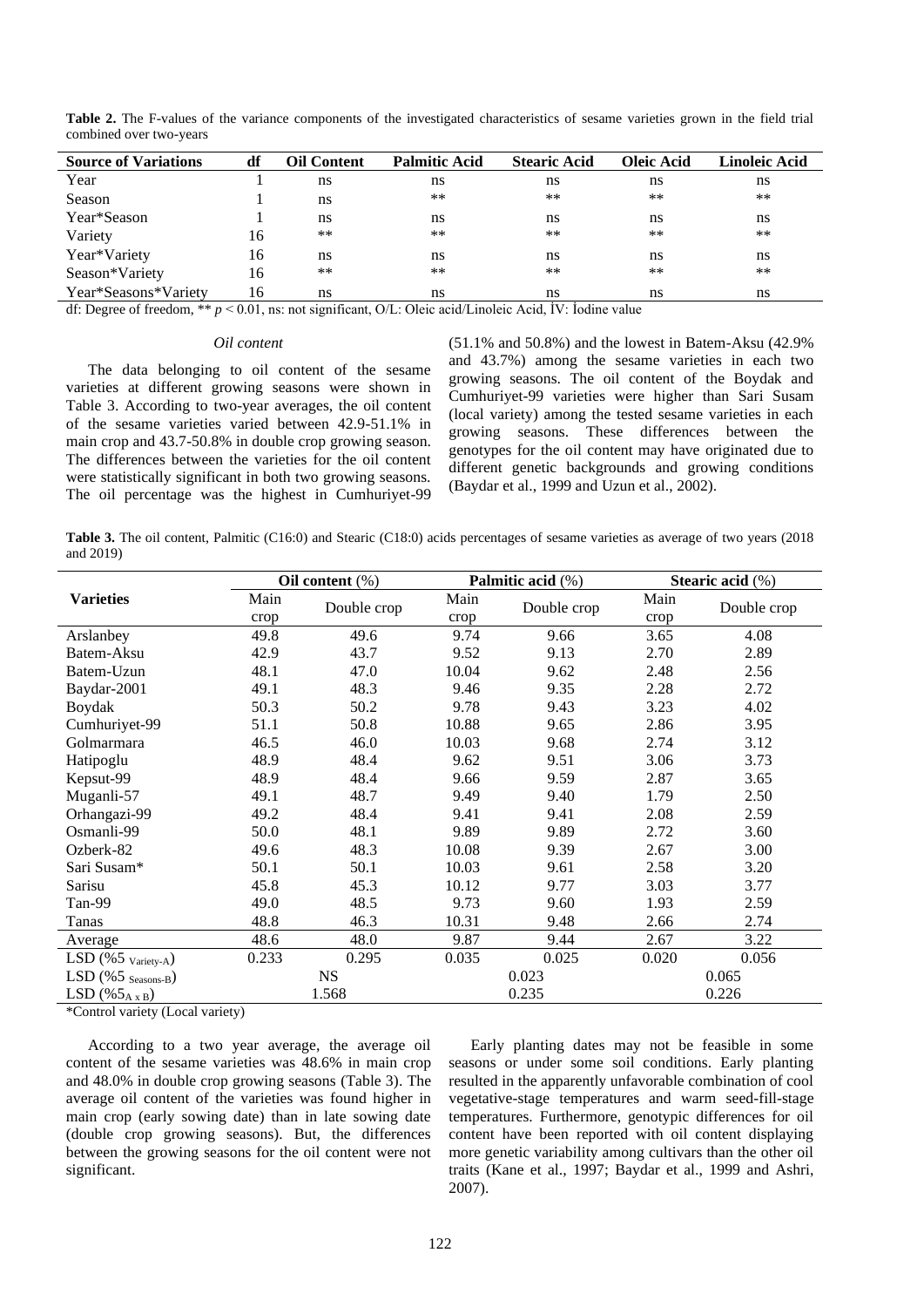### *Palmitic and Stearic acids*

According to a two year average, palmitic acid percentage of the sesame varieties varied between 9.41- 10.88% in main crop and 9.13-9.89% in double crop growing season. The differences between the sesame varieties for the palmitic acid percentage were statistically significant in both growing seasons. The highest palmitic acid percentage was obtained from Cumhuriyet-99 (10.88%) in main crop and from Osmanli-99 (9.89%) variety in double crop growing season (Table 3). The differences between the varieties must be due to difference in genetic constitution of sesame cultivars.

The average palmitic acid percentage of the sesame varieties were 9.87% in main crop and 9.44% in double crop growing season. The differences between the growing seasons for the palmitic acid percentage were significant. Palmitic acid percentage was decreased from 9.87% to 9.44% with the sowing date delayed from  $6<sup>th</sup>$ May (main crop) to  $22<sup>th</sup>$  June (double crop). The average palmitic acid percentage of the sesame varieties was found higher in main crop than in double crop growing season. İnteraction between the variety and growing season was found significant and the highest palmitic acid percentage was obtained from Cumhuriyet-99 (10.88%) in main crop growing season (Figure 1.).



Figure 1. The comparison of average oil content, palmitic, stearic, oleic and linoleic acid of sesame varieties grown in main and double crop growing seasons

According to a two year average, stearic acid percentage of the sesame varieties varied between 1.79- 3.65% in main crop and 2.50-4.08% in double crop growing season. The differences between the sesame varieties for the stearic acid percentage were statistically significant in both growing seasons. The differences between the varieties must be due to difference in genetic constitution of sesame cultivars. The highest stearic acid percentage was obtained from Arslanbey sesame variety (3.65% and 4.08%) in main and double crop growing season. The average stearic acid percentage of the sesame varieties were 2.67% in main crop and 3.22% in double crop growing season. The differences between the

growing seasons for the stearic acid percentage were significant. Stearic acid percentage was increased from 2.67 to 3.22% with the sowing date delayed from  $6<sup>th</sup>$  May (main crop) to  $22<sup>th</sup>$  June (double crop). Interaction between the variety and growing season was found significant and the highest stearic acid percentage was obtained from Arslanbey in both growing seasons (Table 3). These differences between the genotypes for the Palmitic and Stearic acids content may have originated due to different genetic backgrounds and growing conditions. The fatty acids composition in oilseed crops is affected by genotype, location, environmental conditions (temperature, photoperiod and moisture content), growing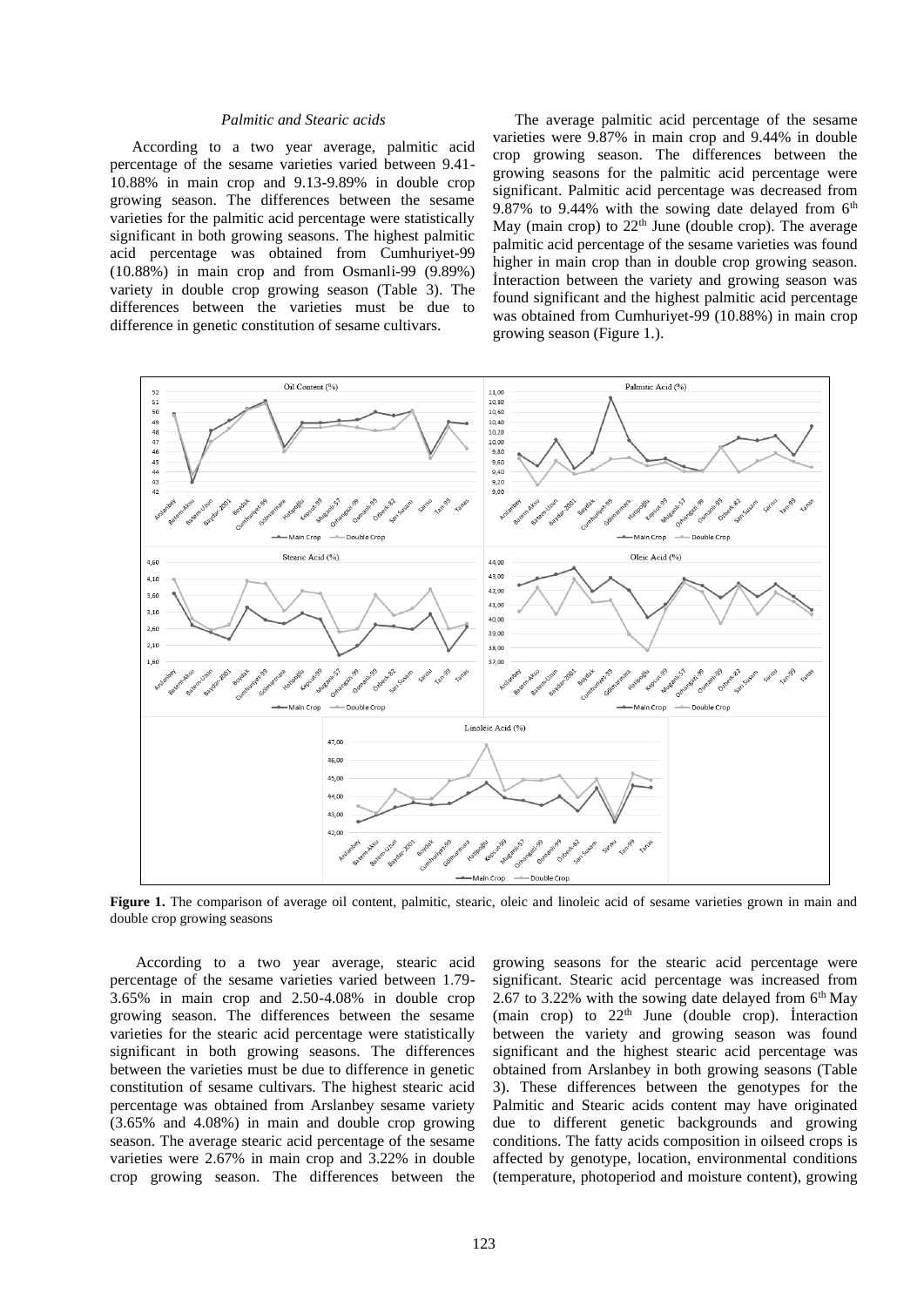conditions, planting date, plant density, fertilization and the interaction of these factors (El Harfi et al., 2019). Similar results were reported by other researchers (Gupta et al., 1998; Uzun et al., 2008; Jeon et al., 2012; Ali et al., 2015; Yol et al., 2015; Kurt, 2016; Kurt, 2018; Vurarak et al., 2018 and El Harfi et al., 2019).

#### *Oleic and Linoleic Acids*

The data belonging to oleic and linoleic acids percentage of sesame varieties were shown in Table 4.

According to a two year average, the oleic acid percentage of sesame varieties varied from 40.11 to 43.46% in main crop and from 37.78 to 42.81% in double crop growing seasons. The differences between the sesame varieties were statistically significant. The differences between the varieties must be due to difference in genetic constitution of sesame cultivars. The oleic acid percentage was the highest in Baydar-2001 (43.56% and 42.81%) and the lowest in Hatipoglu (40.11% and 37.78%) among the sesame varieties in each two growing seasons.

**Table 4.** The effect of growing season on oleic (C18:1) and linoleic (C18:2) acids percentage of sesame varieties in two years average (2018 and 2019)

|                                   |           | Oleic acid $(\%)$ | Linoleic acid $(\%)$ |             |  |
|-----------------------------------|-----------|-------------------|----------------------|-------------|--|
| <b>Varieties</b>                  | Main Crop | Double Crop       | Main Crop            | Double Crop |  |
| Arslanbey                         | 42.36     | 40.52             | 42.58                | 43.44       |  |
| Batem-Aksu                        | 42.85     | 42.20             | 42.97                | 43.07       |  |
| Batem-Uzun                        | 43.15     | 40.33             | 43.39                | 44.35       |  |
| Baydar-2001                       | 43.56     | 42.81             | 43.64                | 43.85       |  |
| Boydak                            | 41.93     | 41.16             | 43.54                | 43.85       |  |
| Cumhuriyet-99                     | 42.89     | 41.31             | 43.59                | 44.86       |  |
| Golmarmara                        | 41.99     | 38.90             | 44.16                | 45.14       |  |
| Hatipoglu                         | 40.11     | 37.78             | 44.73                | 46.83       |  |
| Kepsut-99                         | 41.03     | 40.70             | 43.89                | 44.29       |  |
| Muganli-57                        | 42.80     | 42.57             | 43.75                | 44.90       |  |
| Orhangazi-99                      | 42.35     | 41.88             | 43.50                | 44.88       |  |
| Osmanli-99                        | 41.49     | 39.66             | 43.98                | 45.14       |  |
| Ozberk-82                         | 42.49     | 42.35             | 43.19                | 43.93       |  |
| Sari Susam*                       | 41.56     | 40.33             | 44.46                | 44.92       |  |
| Sarisu                            | 42.45     | 41.87             | 42.57                | 42.82       |  |
| Tan-99                            | 41.57     | 41.19             | 44.59                | 45.26       |  |
| Tanas                             | 40.62     | 40.28             | 44.47                | 44.88       |  |
| Average                           | 42.07     | 40.99             | 43.71                | 44.49       |  |
| LSD $(\%5 \text{ variety-A})$     | 0.139     | 0.157             | 0.070                | 0.098       |  |
| $LSD$ (%5 $_{\text{Seasons-B}}$ ) |           | 0.583             |                      | 0.168       |  |
| LSD $(\%5_{AxB})$                 |           | 1.246             |                      | 0.813       |  |

\*Control variety (Local variety)

As it can be seen in Table 4, while the linoleic acid percentage of the sesame varieties were ranging between 42.57 and 44.73% in main crop growing season and it was ranged between 42.82 and 46.83% in double crop growing season. The differences between the varieties must be due to difference in genetic constitution of sesame cultivars. According to a two year average data, the differences between the varieties for the linoleic acid percentage were statistically significant. Linoleic acid percentage was the highest in Hatipoglu (44.73% and 46.83%) among the sesame varieties in both growing seasons. The lowest linoleic acid percentage was obtained from Sarisu (42.57% and 42.82%) in each two growing seasons. In according to the "Turkish Food Codex" given limit values for sesame seed oleic and linoleic acids must be changed 34.4-45.5% and 36.9-47.9%, respectively (Anonymous, 2009). As seen in Table 4, oleic and linoleic acids percentage of the sesame varieties grown in Turkey were found in the limits specified by "Turkish Food Codex" declaration in this study.

The average oleic acid percentage of the sesame varieties were 42.07% in main crop and 40.99% in double crop growing season. The differences between the growing seasons for the oleic acid percentage were significant. Oleic acid percentage was decreased from 42.07% to 40.99% with the sowing date delaying from  $6<sup>th</sup>$ May (main crop) to  $22<sup>th</sup>$  June (double crop). Comparing the main and double crop for the oleic acid percentage of sesame varieties, it was higher in main crop than in double crop growing season. İnteraction between the variety and growing season for the oleic acid was found significant and the highest oleic acid percentage was obtained from Baydar-2001 (43.56%) in main crop growing season (Figure 1.).

The average linoleic acid percentage of the sesame varieties were 43.71% in main crop and 44.49% in double crop growing season. The differences between the growing seasons for the linoleic acid percentage were significant. Linoleic acid percentage was increased from 43.71% to 44.49% with the sowing date delayed from  $6<sup>th</sup>$ May (main crop) to  $22<sup>th</sup>$  June (double crop). Comparing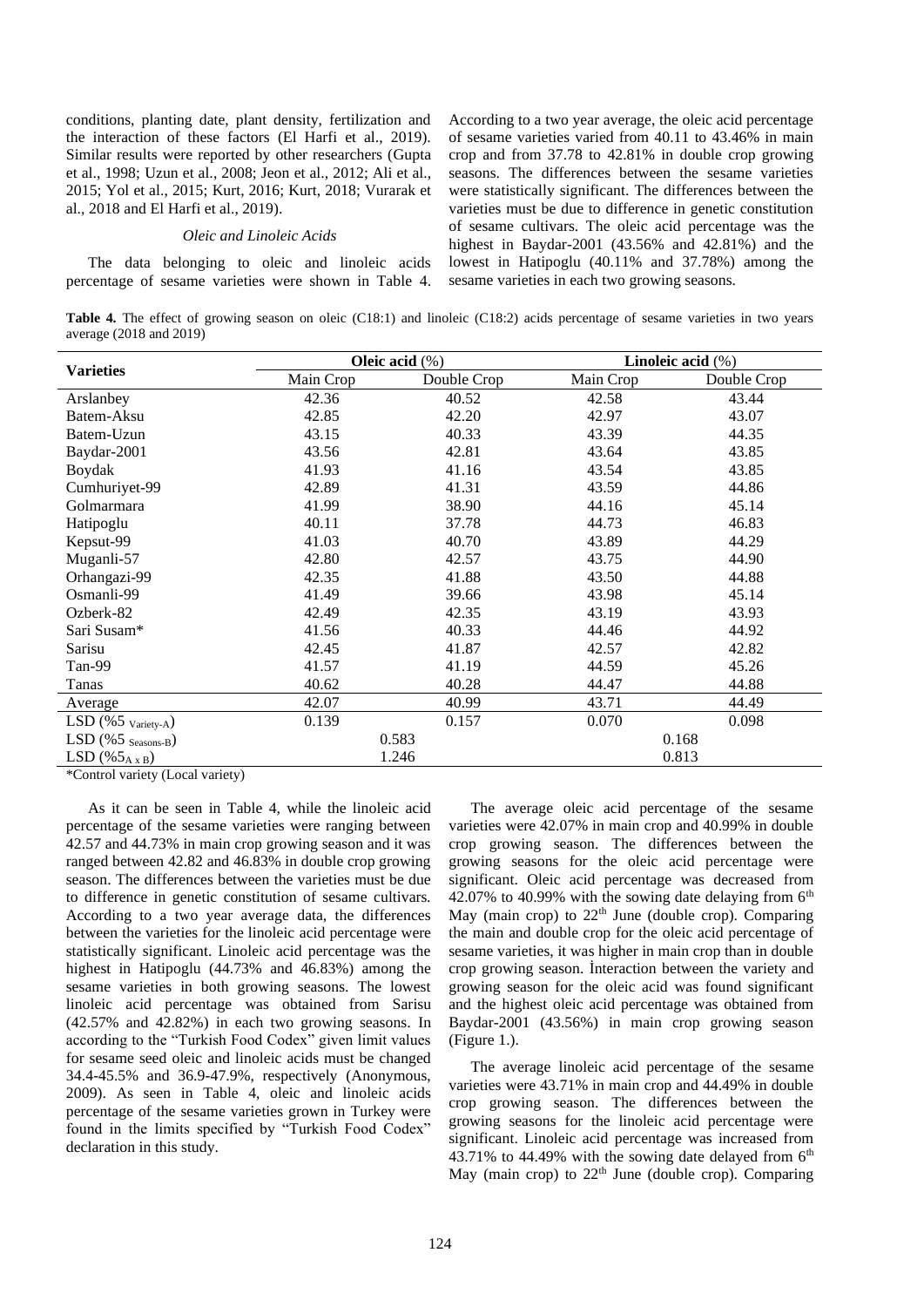the main and double crop for the linoleic acid percentage of sesame varieties, it was lower in main crop than in double crop growing season (Table 4). İnteraction between the variety and growing season for the linoleic acid was found significant and the highest linoleic acid percentage was obtained from Hatipoglu (46.83%) in double crop growing season. According to a two year average data, linoleic acid percentage of the sesame varieties was found higher than oleic acid percentage in both growing seasons in this study (Table 4).

It has demonstrated that unsaturated fatty acids are influenced by the environmental conditions, mainly air temperature during seed filling and oil biosynthesis. Thus, under low temperature conditions, there is an increase of unsaturated acid of seed oil, which leads to a higher proportion of linoleic and linolenic acids. Contrarily, under high temperature conditions, there is a low proportion of these acids and a high proportion of oleic acid in seed oil. İn addition to that, amplitude of maximum and minimum temperature as well as duration of plant exposure these temperature during seed filling effect significantly fatty acids compositions (Deng and Scarth, 1998). The climatic conditions are the main factors influencing the fatty acids composition such as oleic and linoleic acids, especially the variations in temperatures during seed filling stage (Andersen and Gorbet, 2002). The genetic components play an important role in the process, resulting in the fact that each genotype shows different fatty acid composition (Sekhon and Bhatia, 1972). Vurarak et al. (2018) reported that the oleic and linoleic acids percentage was varied between 41.09% and 40.38% in main crop and between 40.32% and 40.49%, respectively in double crop growing seasons. They also indicated that the oleic acid percentage was higher in main crop than in double crop, contrarily the linoleic acid percentage was higher in double crop than in main crop growing season.

As a result, the differences between the sesame varieties for the oleic and linoleic acids percentage were found statistically significant in both growing seasons. As it can be seen in Table 4, while the sowing date was delaying, the oleic acid percentage was decreased. On the other hand the linoleic acid percentage was increased. These results were in agreement with the findings of Were et al. (2006), Arslan et al. (2007), Uzun et al. (2007), Unal and Yalcin (2008), Mondal et al. (2010), Yol et al. (2015), Ali et al. (2015), Kurt (2018), Vurarak et al. (2018) and El-Harfi et al. (2019).

#### **CONCLUSIONS**

The results showed that the sesame varieties were registered by the different Research İnstitutes and Faculties in Turkey can be grown successfully as a main and double crop in Mediterranean region in Turkey. İn this study, considerable variation was found in oil content and fatty acids composition among the sesame varieties grown in main and double crop growing seasons. Oil content, palmitic acid and oleic acid of the sesame varieties were higher in main crop than in double crop

growing season. On the other hand, stearic acid and linoleic acid of the sesame varieties were found higher in double crop than in main crop growing season.

## **LITERATURE CITED**

- Ali, S., A. Jan, A. Sohail, M. Habibullah, J. Zhikuan, A. Z. Kahan and K. Akhtar. 2015. Agro-Management effects on fatty acid composition of sesame (*Sesamum indicum* L.). Pure Appl. Bio. 4(1):43-49.
- Alpaslan, M., E. Boydak, M. Hayta, S. Gercek and M. Simsek. 2001. Effect of row spacing and irrigation on seed composition of Turkish sesame (*Sesamum indicum* L.). Journal of the American Oil Chemists' Society. 78(9):933- 935.
- Alyemeni, M. N., A.Y. Basahy and H. Sher. 2011. Physicochemical analysis and mineral composition of some sesame seeds (*Sesamum indicum* L.) grown in the Gizan area of Saudi Arabia. J. Med. Plants Res. 5(2):270-274.
- Andersen, P. C and D. W. Gorbet. 2002. Influence of year and planting date on fatty acid chemistry of high oleic acid and normal peanut genotypes. J. Agric. Food Chem. 50:1298- 1305.
- Anonymous. 2009. Regulation on Turkish food codex. http:/ [www.tarim.gov.tr/](http://www.tarim.gov.tr/) sayfalari/EN/ mevzuat. Aspx?Ogeld.
- AOAC. 2010. Official and recommended methods. American oil Chemists' Society Press. Champaings İL, USA.
- Arslan, C., B. Uzun, S. Ulger and M. I. Cagirgan. 2007. Determination of oil content and fatty acid compositions of sesame mutants suited for intensive management conditions. Journal of the American Oil Chemists' Society. 84:917-920.
- Ashri, A. 2007. Sesame (*Sesamum indicum* L.). İn: Singh, R.J. (ed.) Genetics Resources, Chromosome Engineering and Crop Improvement. Vol. 4, Oilseed Crops, CRC Press, Boca Raton, FL. 231-289.
- Baydar, H., I. Turgut and K. Turgut. 1999. Variation of certain characters and line selection for yield, oleic and linoleic acid in the Turkish sesame (*Sesamum indicum* L.) populations. J. Agr. and Forest. 23:431-441.
- Bedigian, D. 2004. History and lore of sesame in southwest Asia. Economic Botany. 58(3):329-353.
- Caliskan, S., M. E. Caliskan, M. Arslan and H. Arioglu. 2008. Effects of sowing date and growth duration on growth and yield of groundnut in a Mediterranean-type environment in Turkey. Field Crops Res. 105:131-140
- Deng, X. and R. Scarth. 1998. [Temperature effects on fatty acid](https://doi.org/10.1007/s11746-998-0223-4)  [composition during development of low linolenic oilseed](https://doi.org/10.1007/s11746-998-0223-4)  rape (*Brassica napus* [L.\). J Am Oil Chem' Soc. 75:759-766.](https://doi.org/10.1007/s11746-998-0223-4)
- El-Harfi, M., A. Nabloussi, H. Rizki, S. Ennahli and H. Hanine. 2019. Proximate composition and fatty acid composition, phytochemical content of sesame (*Sesamum indicum* L.) seeds landrace from Morocco. Advances in Crop Science and Technology. 7(3):426.
- Gharby, S., H. Harhar, Z. Bouzobaa, A. Asdadi, A. El-Yadini and Z. Charrouf. 2017. Chemical characterization and oxidative stability of seeds and oil of sesame grown in Morocco. Journal of Saudi Society of Agricultural Sciences. 16:105-111.
- Gupta, S. K., T. P. Yadava, K. Parkash, N. K. Thakral and P. Kumar. 1998. Influence of date of sowing on oil and fatty acid composition in sesame (*Sesamum indicum* L.). An. of Biol. 14:67-68.
- Hwang, L. S. 2005. Sesame oil. In Bailey's Industrial Oil and Fat Products, 6th ed.; Shahidi, F., Ed.; John Wiley and Sons Inc.: New York, NY, USA, pp. 538-577. ISBN 047167849X.
- Jeon, H., I.H. Kim, C. Lee, H. D. Choi, B. H. Kim and C. C. Akoh. 2012. Discrimination of origin of sesame oils using